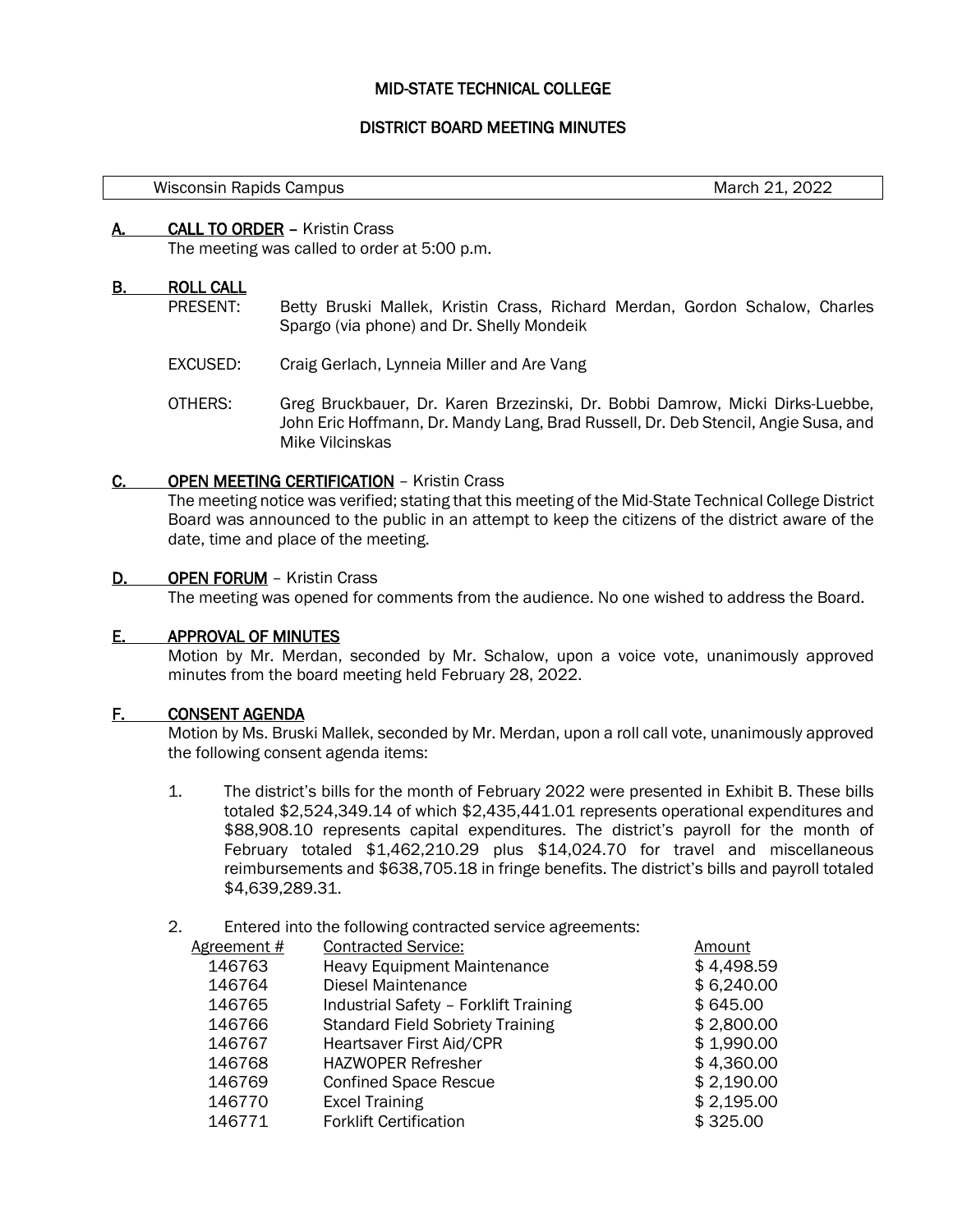Mid-State Technical College District Board Meeting Minutes March 21, 2022 Page 2

- 3. Approved the following procurement(s) for goods and services: Amount Company College Division/Dept. No procurements required Board action.
- 4. District Board Approval of Hires and Resignations of Contracted Staff:
	- Megan Sokolowski (effective June 30, 2022) retirement
		- Joseph Sroda (effective June 30, 2022) retirement

# G. CHAIRPERSON'S REPORT – Kristin Crass

- 1. Board members were welcomed to the meeting. Mr.Gerlach, Ms. Miller and Ms. Vang asked to be excused.
- 2. The spring Boards Association meeting will be held April 28-30 in Milwaukee. In-Service will focus on accreditation. Those interested in attending should contact Ms. Susa to make arrangements.
- 3. ACCT Leadership Congress will be held October 26-29 in New York. Those interested in attending should contact Ms. Susa prior to May 31.
- 4. A Spring Board Advance will be held for District Board and Foundation Board members on Wednesday, April 20 at the Wisconsin Rapids Campus beginning at 8:00 a.m.
- 5. Future meeting dates (times unless otherwise announced:

| MONTHLY MEETING         | <b>Committee-of-the-Whole: 5:00 p.m.</b>   |
|-------------------------|--------------------------------------------|
| Monday, April 18, 2022  | <b>Board Meeting: following Committee-</b> |
| Wisconsin Rapids Campus | of-the-Whole                               |

# H. PRESIDENT'S REPORT – Dr. Shelly Mondeik

- 1. Dr. Mondeik highlighted recent campus events and activities including an upcoming visit from the Department of Commerce Assistant Secretary to discuss the Build Back Better/EDA Grant submission.
- 2. Dr. Mondeik highlighted recent successes of Mid-State's Phi Theta Kappa Chapter and members. The Honors in Action Project received 1st place, while the College Project received 4th place and 3rd overall in Wisconsin. Mid-State Advisors Jon Steele and Jill Quinn received the Best Advisor Team award and a student member received the Distinguished Member award. The PTK REACH Award was provided to the Mid-State PTK Chapter.
- 3. Mid-State Board Appointment was conducted. Serving a one-year interim term will be Justin Feltz. Returning to their positions will be Charles Spargo, Kristin Crass and Are Vang.
- 4. Dr. Mondeik reported the WTCS Board met last week where approval was provided for Mid-State's AMETA project. Next meeting the WTCS Board will consider single site designation for our Adams Campus and final AMETA project approval will be sought in July.

## I. COMMITTEE REPORTS

- 1. FINANCE & INFRASTRUCTURE COMMITTEE Gordon Schalow
	- a. TREASURER'S REPORT: No questions or concerns resulted from review of the Treasurer's Report.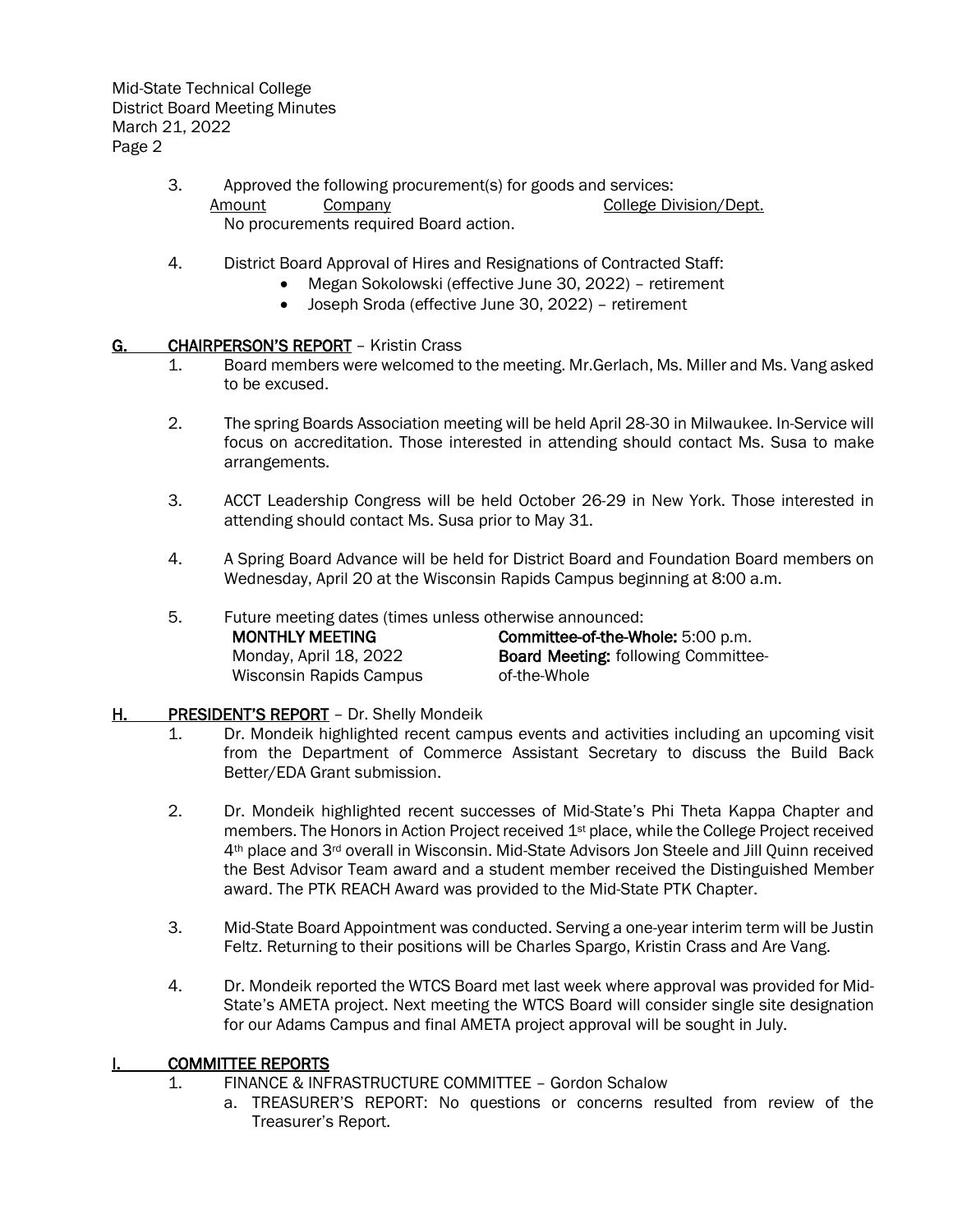b. FY23 CAPITAL BUDGET: Following a special meeting held earlier in the evening, as well as review by the Finance & Infrastructure Committee, a presentation was made regarding the FY23 capital budget.

Motion by Mr. Spargo, seconded by Mr. Merdan, upon a roll call vote, unanimously approved the FY23 capital budget as presented.

c. DEVICE CUSTOMIZATION: Following review during the special budget meeting, as well as review by the Finance & Infrastructure Committee, a brief overview of the Device Customization project was provided along with a financing plan.

Motion by Ms. Bruski Mallek, seconded by Mr. Spargo, upon a roll call vote, unanimously approved the following Resolution Authorizing Acquisition of Equipment and Execution of Lease-Purchase Documents:

WHEREAS, the Mid-State Technical College District (the has previously entered into a Master Tax-Exempt Lease/Purchase Agreement dated August 30, 2017 (the Master Agreement ) with Key Government Finance, Inc. (the "Lessor"); and

WHEREAS, the Lessee presently wishes to acquire certain items of personal property (the "Equipment") from Lessor under the terms set forth in Property Schedule No. 2002873557 to the Master Agreement (the Property Schedule ); and

WHEREAS, the Equipment is essential for the Lessee to perform its governmental functions.

NOW, THEREFORE, BE IT RESOLVED BY THE DISTRICT BOARD AS FOLLOWS:

Section 1. It is hereby found and determined that the acquisition of the Equipment under the terms and conditions presented to this meeting and incorporated in the property Schedule are in the best interests of Lessee.

Section 2. The acquisition of the Equipment under the terms set forth in the Master Agreement and the Property Schedule are approved. Lessee intends to continue the Property Schedule and to pay all rental payments thereunder.

Section 3. The Vice President, Information Technology of Lessee (the "Representative") and the District President (the "President"), or either of them, shall be and each hereby is authorized to execute, acknowledge and deliver the Property Schedule and related forms providing for the acquisition of the Equipment from the Lessor under the terms of the Property Schedule, and to include such changes, insertions and omissions thereto, as shall be approved by the Representative and/or the President executing the same, the execution and delivery of the Property Schedule and/or such related forms being conclusive evidence of such approval.

Section 4. The Representative and the President, or either of them, hereby is, authorized and directed to execute and deliver any and all papers, instruments, opinions, certificates, affidavits and other documents and to do or cause to be done any and all other acts and things necessary or proper for carrying out this resolution and the Property Schedule.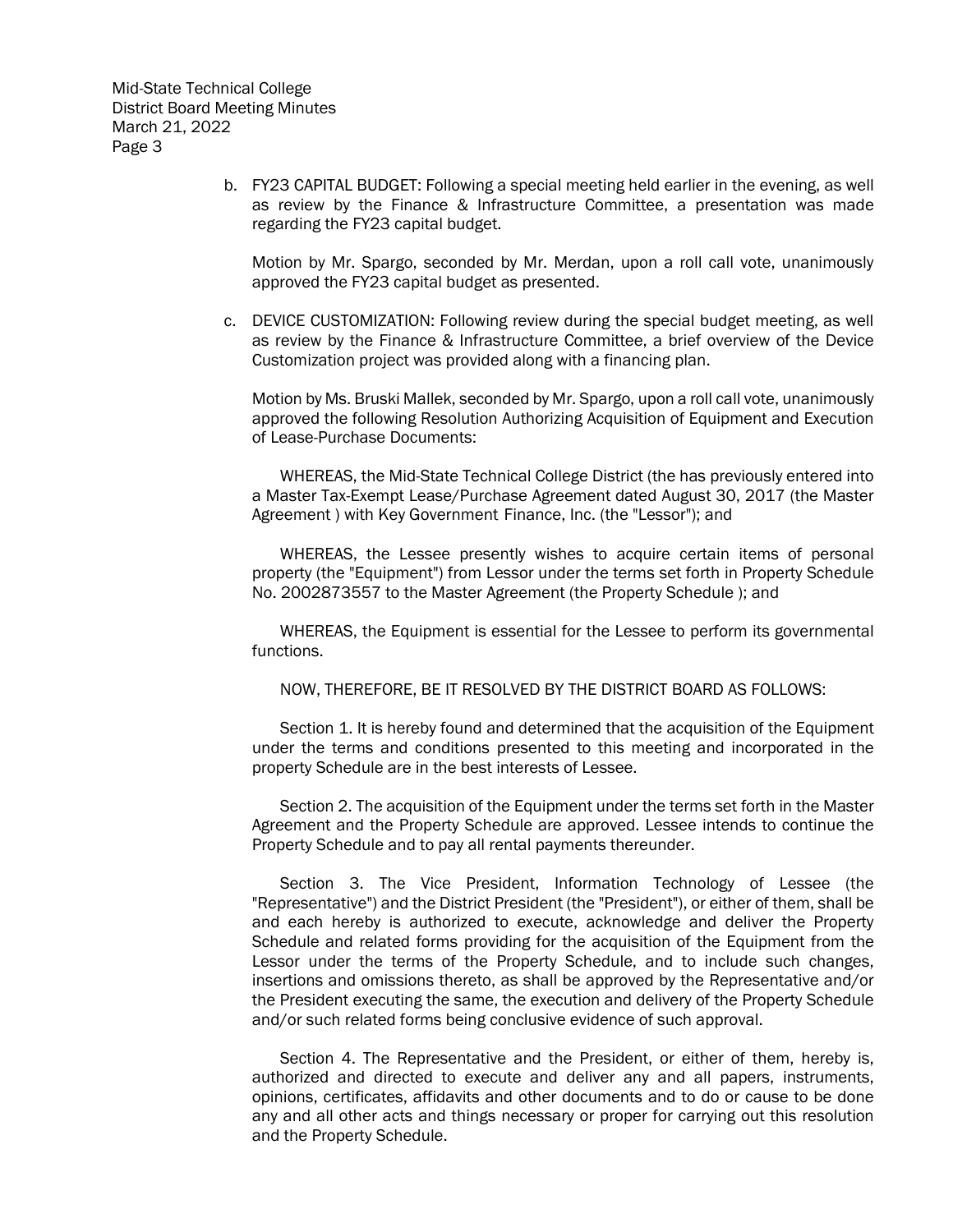Mid-State Technical College District Board Meeting Minutes March 21, 2022 Page 4

> Section 5. Pursuant to Section 265(b) of the Internal Revenue Code of 1986, as amended (the "Code") Lessee hereby specifically designates the Property Schedule as a "qualified tax-exempt obligation" for purposes of Section 265(b)(3) of the Code.

> Section 6. This Resolution shall be effective immediately upon its approval and adoption.

- d. ERP ASSESSMENT: An update was provided regarding Mid-State's Enterprise Resource Planning Software. The college reviewed proposals from four vendors and has advanced two proposals. ELT will review and advance a recommendation to the board at a future meeting.
- e. FINANCE IMPLICATIONS FOR TOPICS IN OTHER COMMITTEES: No topics discussed.
- 2. ACADEMIC & STUDENT SERVICES COMMITTEE Betty Bruski Mallek
	- a. FACULTY SUPPORT: The committee reviewed opportunities for faculty professional development as well as Faculty In-Service.
	- b. WINTERIM AND ENROLLMENT: A review of Winterim was provided. Student count was 415 compared to 362 last year. Spring semester enrollment is currently down – new offerings are available in multiple formats, including short-term certificates.
- 3. HUMAN RESOURCES & EXTERNAL RELATIONS COMMITTEE Richard Merdan
	- a. WORK FROM HOME PROGRAM: A review of the College's Work From Home program was completed. This practice will be provided to employees following our COVID transitions.
	- b. UNITED WAY: Highlights of the College-Wide United Way Campaign were shared. Activities and outcomes were shared.

#### J. COMMITTEE-OF-THE-WHOLE

1. No Committee-of-the-Whole meeting was held.

## K. DISCUSSION & ACTION

1. GRANT AWARDS: An overview of FY23 grants awarded to Mid-State was presented. Outcomes of competitive grant awards were shared. Overall, Mid-State's competitive grant awards increased over last year.

## CLOSED SESSION - Kristin Crass

The Board will entertain a motion to convene in closed session, pursuant to s.19.85(1)(e) and (f), Wisconsin Statutes, which allow for deliberating when conducting other specified public business, whenever competitive or bargaining reasons require a closed session; and considering financial, medical, social or personal histories of specific persons, which if discussed in public, would be likely to have s substantial adverse effect upon the reputation of any person referred to in such histories, to discuss a policy on naming of college facilities or property and naming of buildings and spaces. The Board may take action in closed session. Following closed session, the Board will entertain a motion to reconvene in open session and will then take any further action that is necessary and appropriate. The Board will thereafter entertain a motion to adjourn the meeting.